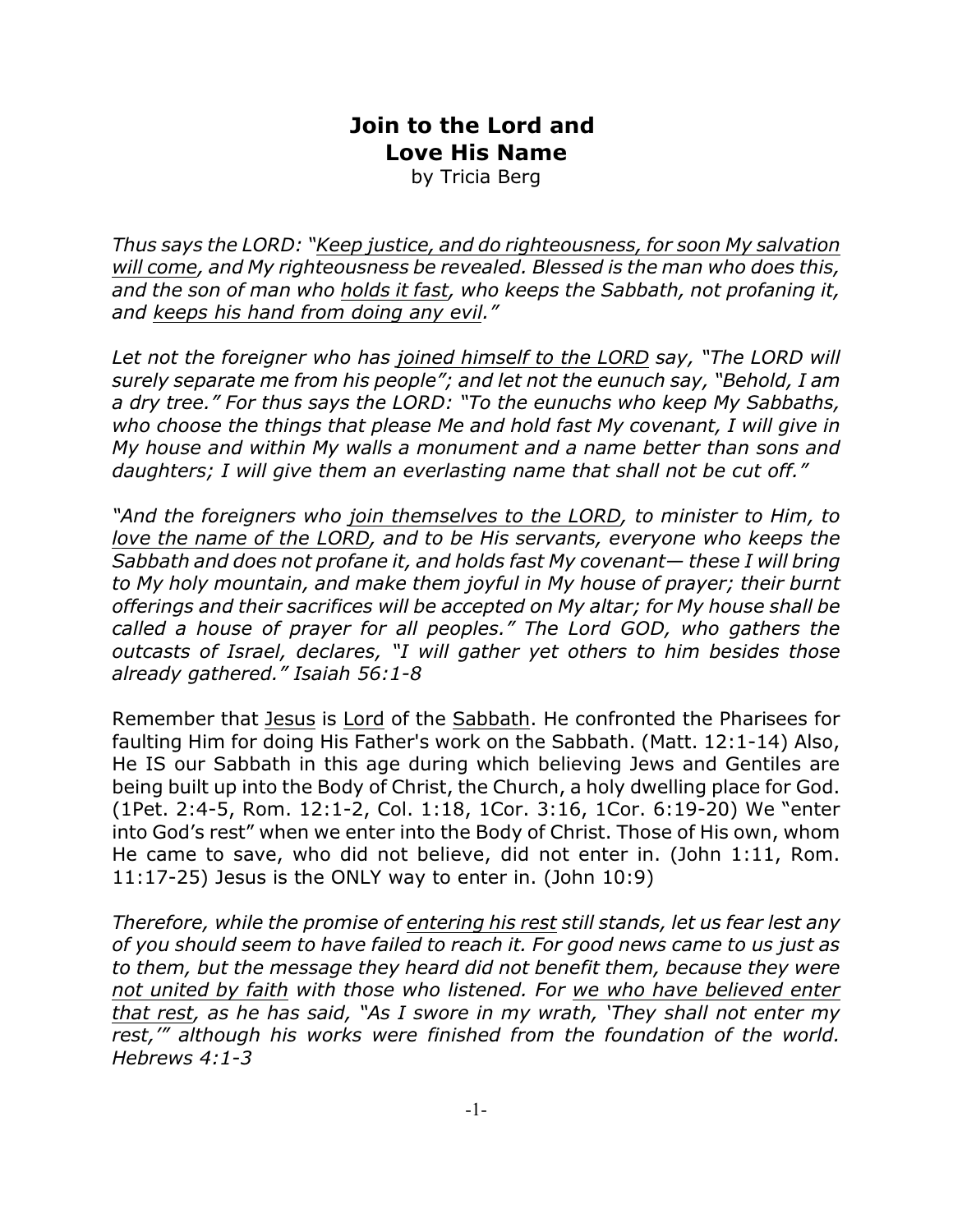*What shall we say, then? That Gentiles who did not pursue righteousness have attained it, that is, a righteousness that is by faith; but that Israel who pursued a law that would lead to righteousness did not succeed in reaching that law. Why? Because they did not pursue it by faith, but as if it were based on works. They have stumbled over the stumbling stone, as it is written, "Behold, I am laying in Zion a stone of stumbling, and a rock of offense; and whoever believes in him will not be put to shame." Romans 9:30-33*

Those who tried to earn their own righteousness failed, just as those who refused to follow Moses into the promised land after leaving Egypt wandered around in the desert until all of those above age twenty at that time died by the end of forty years. (Num. 14:1-36) They didn't believe that God would deliver them from the giants who inhabited the land. We need to put all of our trust in Jesus—not the kind that assures us that we can behave the same now as we did before we were saved, and not the kind that "trusts" Him to give us "stuff" when we want/need it, but has no thought of Him the rest of the time. We need the kind of faith that SHOWS—the kind that works its way OUT from inside of us—the kind that shines, through sad times as well as happy ones—difficult times as well as easy ones. (Matt. 5:14-16, 1Pet. 1:6-8, Luke 6:46-49, Jam. 1:22-25, Jam. 2:14-17)

The Gentiles were NOT to convert to Judaism and observe its regulations, as the letter the apostles sent attested to. (Acts 15:10-11, Acts 15:19-29, Acts 21:25, Rom. 14:14, Matt. 15:10-20, Mark 7:14-23) Some teach that it was "assumed" that the Gentiles would keep the law, and the letters were only sent to emphasize the points addressed. This is simply untrue and goes against the PLAIN meaning of the passages. We are free to honor God in ways that we believe will please Him according to our knowledge of Him from the Bible, and by the prompting of His Spirit within us. We are not to force man-made rules on anyone in areas where the Bible gives freedom (like whether or not to eat meat). Nor are we meant to require anyone to serve exactly the same as we do. We must remember that God Himself gifts each member for the benefit the Body as He sees fit. It's sinful to exalt ourselves over others whose service we feel is not as valuable as ours, or "falls short" somehow of OUR expectations. We are not all called to serve in the same way, but we are all called to do something for the glory of God—according to His plans, purposes and desires, which He brings to pass through the working of His Spirit within us. (Rom. 14:1-23, 1Cor. 12:4-13:13, Luke 22:24-27, Gal. 6:3-5, 1Cor. 4:2-8) (But we ARE to judge sin within the Church in order to keep the Body of Christ healthy. 1Cor. 5, Matt. 18:15-17)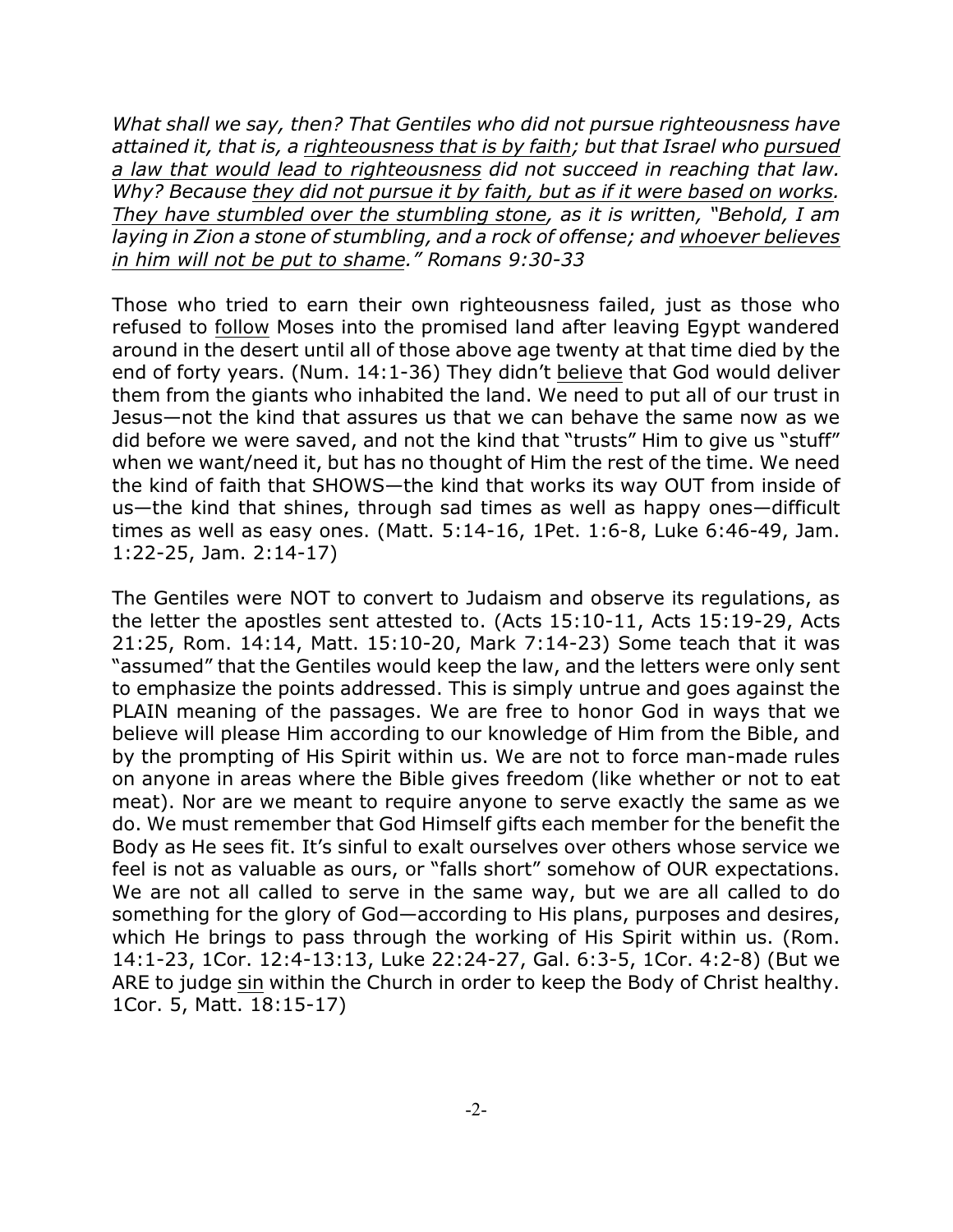Let's think about how we would go about keeping the Old Covenant law during these times. Breaking part of it breaks all of it. (Jam. 2:10) So the males (or ALL, since there "is" no male or female in the New Covenant - Gal. 3:28) would be required to travel to the temple in Jerusalem three times a year. That's a problem, since there IS NO temple, isn't it? (Exo. 23:14-17, Deut. 12:13-14) What about the 7-year Sabbaths for the land and return of property in the Jubilee year? (Lev. 25:1-55) God wants to be worshiped in TRUTH and SPIRIT, not by rote and ritual. (John 4:23, Isa. 29:13, Matt. 15:6-13, Mark 7:6-13) Also see Heb. 8:13 about the New Covenant, as well as Matt. 9:16-17, Mark 2:21- 28, Luke 5:36-39, Acts 10:44-48 and Gal. 3:10-14. Jesus came to FULFILL the law. (Matt. 5:17) The law we obey now is written on our hearts. (Heb. 10:15- 31) We don't have a lot of complicated rules to follow. (Jam. 2:8-26, Jam. 1:12-27, Matt. 7:12-29, Gal. 6:2) Paul scolded those who wanted to revert back to them. (Gal. 3:1-3) Peter asked why the Jews wanted to place a yoke upon the neck of the Gentiles that they and their fathers had not been able to bear. (Acts 15:10)

So what this means is that OUR observance of the Sabbath (and also the "law of Christ", "royal law" and "law of liberty") is actually a HIGHER standard, not lower. We are to abstain from all forms of evil (1Thes. 5:22, Rom. 12:9, Rom. 16:19, 1Thess. 2:11-12, Heb. 5:14), and to do HIS will (Rom. 8, 2Cor. 5:14-15, 1Pet. 4), EVERY day. ALL we are and have is from Him and belongs to Him (Phil. 4:19-20, Psalm 24:1, Hag. 2:8, Rom. 1:6, Rom. 7:4-6, Rom. 8:9, 1Cor. 15:23, Gal. 5:24, John 17:6, Luke 14:25-35), not just a portion (like the tithes and Sabbaths in the Old Testament). So we should consider how to honor and glorify Him in ALL we do and with ALL we receive. (1Cor. 4:7, 1Cor. 16:1-2, 2Cor. 9:5, John 15:8, Col. 3:23-25, 2Cor. 5:20) We need to have a deep understanding of the GREAT privilege it is to belong to the Lord of lords and the King of kings. (Rev. 19:11-16) Our motive every moment of every day is love, gratitude, respect—our desire is to bring HIM, our Redeemer, Ransomer, Savior, as much joy, delight, glory and honor as we possibly can, with His help. (John 14:18, 26)

Notice how Paul goes on to clarify that in the passage below, he is NOT talking about believers being free TO SIN when he says that we are not to be judged for refusing to submit to the regulations of the law. We obey Jesus' commands (which He simplified for us into TWO that can actually be simplified to ONE love) - Mark 12:28-34, Rom. 13:8-10, 1John 3:23-24, 1Cor. 13:13) because we are saved, not in order to be saved. God at no time EVER said that He "doesn't mind" sin now that Jesus suffered horrifically (Isa. 52:13-53:12) and DIED to pay the penalty for ours (but there is forgiveness for ANY sin we confess to Him and repent of - 1John 1:5-2:6). We obey according to the power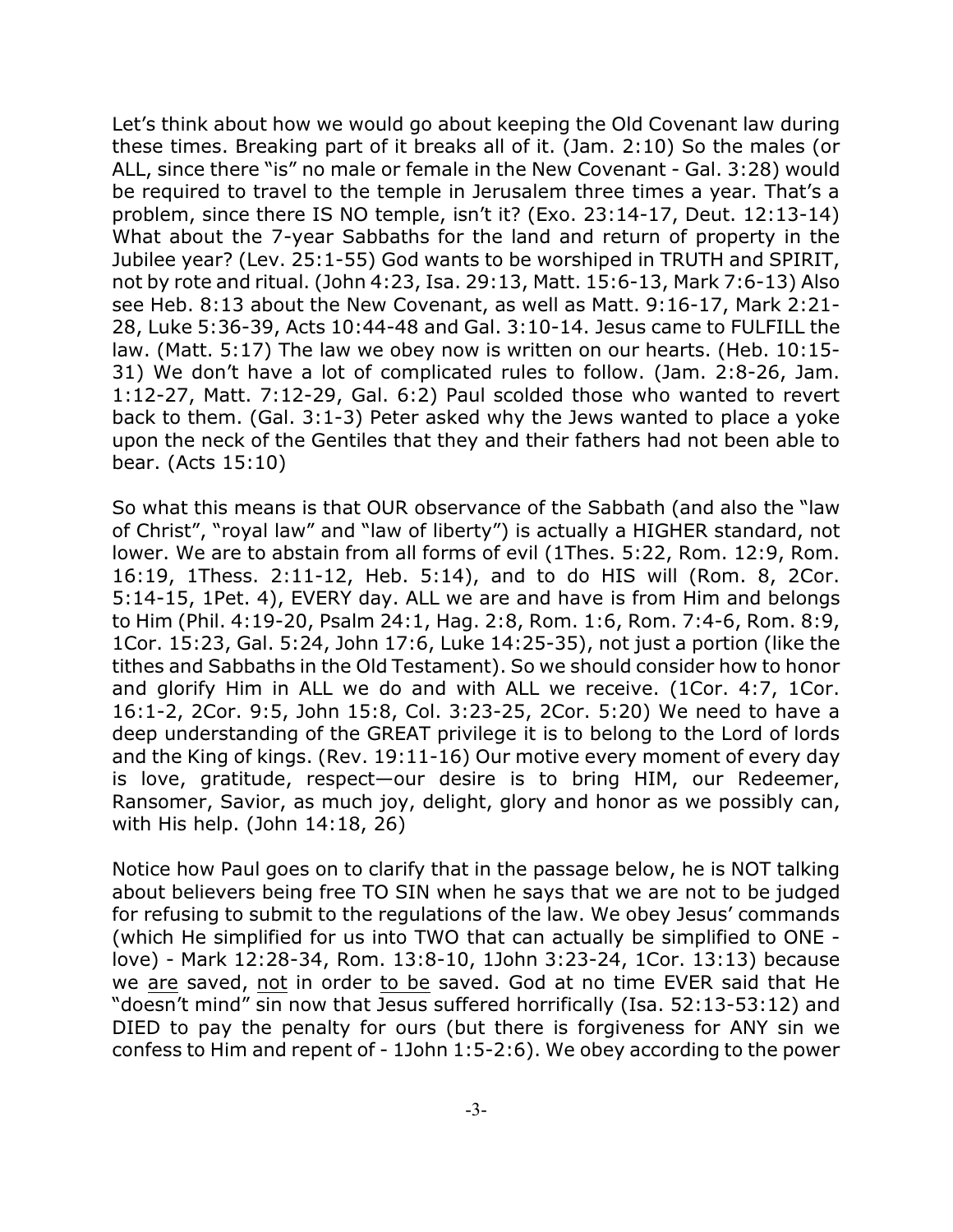of the Holy Spirit in us, not according to our own power by the letter of the law. (2Cor. 3:6) As Jesus said, the flesh does not save, but only the Spirit. (John 6:63) Likewise, the Spirit is the One who produces works that glorify God through us. (Eph. 2:8-10, John 15:8) If we grieve and quench Him, using our God-given free will, that is our choice—God doesn't want robots. (Eph. 4:30, 1Thess. 5:19) But if we genuinely LOVE God, we will want what He wants. (1Cor. 2:9-10, Jam. 1:12-16, Rom. 8:28, Jam. 2:5)

*Therefore, as you received Christ Jesus the Lord, so walk in him, rooted and built up in him and established in the faith, just as you were taught, abounding in thanksgiving. See to it that no one takes you captive by philosophy and empty deceit, according to human tradition, according to the elemental spirits of the world, and not according to Christ. For in him the whole fullness of deity dwells bodily, and you are in him fulfilled, who is the head of all rule and authority. In him also you were circumcised with a circumcision made without hands, by putting off the body of the flesh, by the circumcision of Christ, having been buried with him in baptism, in which you were also raised with him through faith in the powerful working of God, who raised him from the dead. And you, who were dead in your trespasses and the uncircumcision of your flesh, God made alive together with him, having forgiven us all our trespasses, by canceling the record of debt that stood against us with its legal demands. This he set aside, nailing it to the cross. He disarmed the rulers and authorities and put them to open shame, by triumphing over them in him. Therefore let no one pass judgment on you in questions of food and drink, or with regard to a festival or a new moon or Sabbaths. These are a shadow of the things to come, but the substance belongs to Christ. Let no one disqualify you, insisting on asceticism and worship of angels, going on in detail about visions, puffed up without reason by his sensuous mind, and not holding fast to the Head, from whom the whole body, nourished and knit together through its joints and ligaments, grows with a growth that is from God. If with Christ you died to the elemental spirits of the world, why, as if you were still alive in the world, do you submit to regulations—"Do not handle, Do not taste, Do not touch" (referring to things that all perish as they are used)—according to human precepts and teachings? These have indeed an appearance of wisdom in promoting self-made religion and asceticism and severity to the body, but they are of no value in stopping the indulgence of the flesh. If then you have been raised with Christ, seek the things that are above, where Christ is, seated at the right hand of God. Set your minds on things that are above, not on things that are on earth. For you have died, and your life is hidden with Christ in God. When Christ who is your life appears, then you also will appear with him in glory. Put to death therefore what is earthly in you: sexual*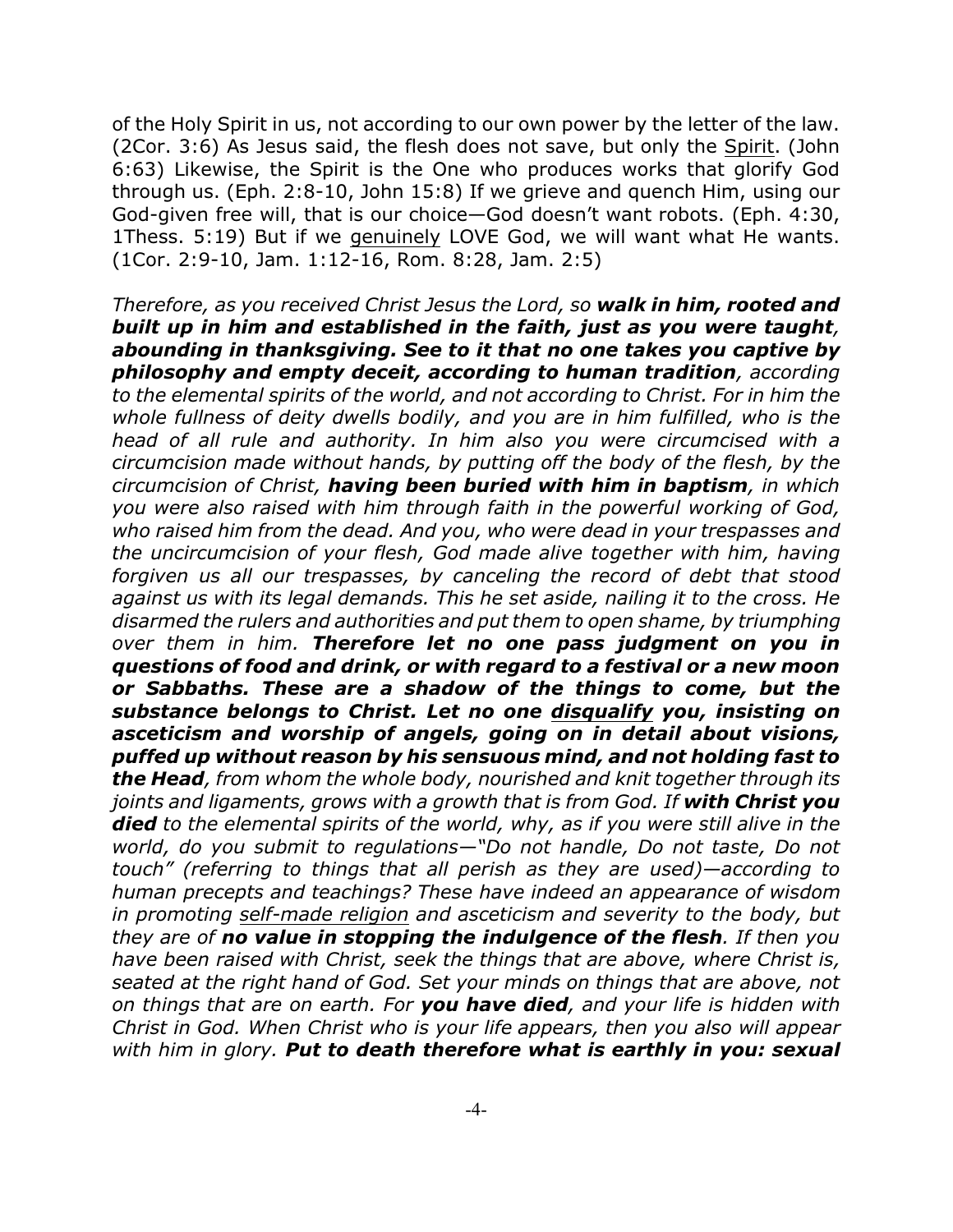*immorality, impurity, passion, evil desire, and covetousness, which is idolatry. On account of these the wrath of God is coming. In these you too once walked, when you were living in them. But now you must put them all away: anger, wrath, malice, slander, and obscene talk from your mouth. Do not lie to one another, seeing that you have put off the old self with its practices and have put on the new self, which is being renewed in knowledge after the image of its creator. Here there is not Greek and Jew, circumcised and uncircumcised, barbarian, Scythian, slave, free; but Christ is all, and in all. Put on then, as God's chosen ones, holy and beloved, compassionate hearts, kindness, humility, meekness, and patience, bearing with one another and, if one has a complaint against another, forgiving each other; as the Lord has forgiven you, so you also must forgive. And above all these put on love, which binds everything together in perfect harmony. And let the peace of Christ rule in your hearts, to which indeed you were called in one body. And be thankful. Let the word of Christ dwell in you richly, teaching and admonishing one another in all wisdom, singing psalms and hymns and spiritual songs, with thankfulness in your hearts to God. And whatever you do, in word or deed, do everything in the name of the Lord Jesus, giving thanks to God the Father through him. Wives, submit to your husbands, as is fitting in the Lord. Husbands, love your wives, and do not be harsh with them. Children, obey your parents in everything, for this pleases the Lord. Fathers, do not provoke your children, lest they become discouraged. Bondservants, obey in everything those who are your earthly masters, not by way of eye-service, as people-pleasers, but with sincerity of heart, fearing the Lord. Whatever you do, work heartily, as for the Lord and not for men, knowing that from the Lord you will receive the inheritance as your reward. You are serving the Lord Christ. For the wrongdoer will be paid back for the wrong he has done, and there is no partiality. Colossians 2:6-3:25*

We were baptized by the Holy Spirit (Matt. 3:11-12) into His Body and His death when we believed that Jesus, the only begotten Son of God, died on the cross and rose from the dead on the third day. (Eph. 1:13-14) We accepted the FREE gift of salvation when we believed in Him as our Lord and the ONLY way to be saved. (1Cor. 15:1-7, Rom. 10:8-10, John 14:6, John 8:24, Acts 4:11- 12) We were to have then been baptized with water, *signifying* that our old self has been drowned and we have risen a new creation into His resurrection. (2Cor. 5:17, Gal. 2:20) This is an action we intentionally take OURSELVES, indicating OUR desire to be washed clean of our former sins and to follow Jesus. (2Pet. 1:3-12, 1John 1:5-10, Mark 8:34-38, Matt. 16:24-27, Matt. 10:37-39)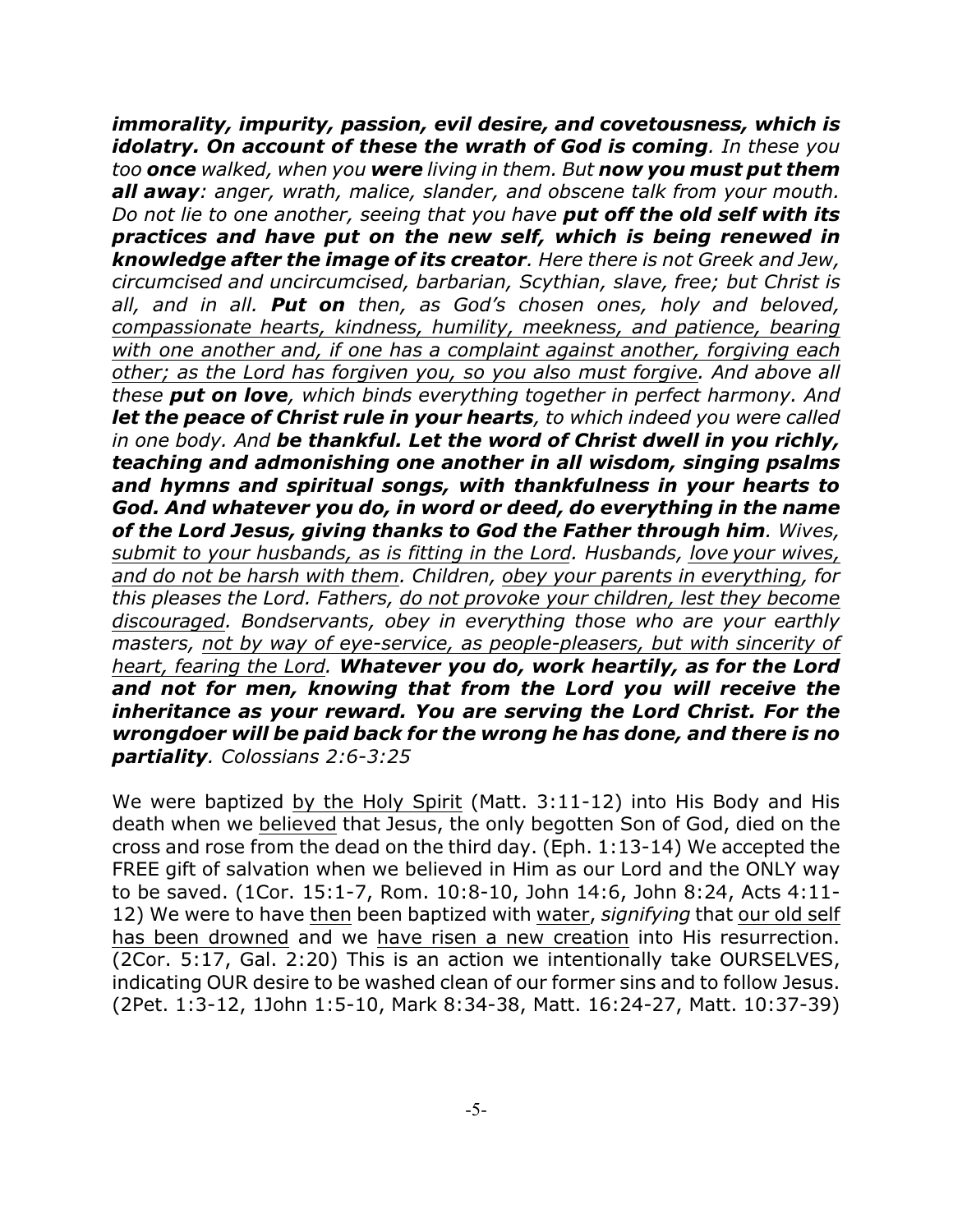*What shall we say then? Are we to continue in sin that grace may abound? By no means! How can we who died to sin still live in it? Do you not know that all of us who have been baptized into Christ Jesus were baptized into his death? We were buried therefore with him by baptism into death, in order that, just as Christ was raised from the dead by the glory of the Father, we too might walk in newness of life. For if we have been united with him in a death like his, we shall certainly be united with him in a resurrection like his. We know that our old self was crucified with him in order that the body of sin might be brought to nothing, so that we would no longer be enslaved to sin. Romans 6:1-6*

Water baptism has deep, profound meaning for the believer—a joyous memory—but it does not save. It's an act of obedience—one of many that believers should gladly and willingly do as part of their NEW life IN Christ. (John 20:30-31, Rom. 5:17, Rom. 6:23) Jesus was baptized "to fulfill all righteousness" even though He NEVER sinned. (Matt. 3:13-17) Paul re-baptized believers who had been baptized by John for remission of sins, once they received the Good News that the One for whom John had prepared the way, Jesus, had died for their sins and rose again from the dead. (Acts 19:1-7) Jesus' blood washes us clean, which was symbolized in the Old Testament by sprinkling of blood. (1John 1:7, Eph. 1:7, 1Pet. 1:2, 1Pet. 1:17-19, Heb. 9:13- 14, Heb. 9:18-28, Heb. 10:22, Heb. 12:24, Rev. 5:9, Rev. 7:14, Rev. 12:11, Lev. 16:14)

*And he said to them, "Go into all the world and proclaim the gospel to the whole creation. Whoever believes and is baptized will be saved, but whoever does not believe will be condemned. Mark 16:15-16*

It is very important that we pay attention to the words "in Him." Jesus told us to ABIDE *in Him*. (John 15:1-19) We mustn't make false claims of abiding in Him, of being clothed in His purity and perfection, if we are doing everything in our power to please ourselves, embracing the wicked ways of the world and soiling the pristine, white garment He suffered and died to clothe us in. (1Cor. 15:34, Phil. 3:17-21, 1John 2:15-17, Rom. 13:14, Jam. 1:27, Rev. 3:1-6, Rev. 3:14-22, Eph. 5:22-33, Rev. 19:7-8, Rev. 22:10-15) That would be extremely foolish and evil! (Heb. 10:26-39, Heb. 6:4-8, 2Pet. 2:1-22, Phil. 3:18-19, Jude 1:3-23, 2Tim. 2:19) We are to HOLD FAST to the end—fight the good fight, run the good race, hold on to our crowns. (1Cor. 15:1-2, Heb. 3:5-6, Heb. 10:23, Rev. 2:25, Rev. 3:11, 1Cor. 9:24-27, Heb. 6:9-12, Heb. 12:1-29, 2Tim. 2:3-7, 2Tim. 4:7, 1Pet. 1:3-9) We mustn't "sell our firstborn inheritance rights" "for a bowl of soup," which means in a nutshell that we should value the kingdom of God more than the world (to which we FORMERLY belonged). (Heb. 12:12-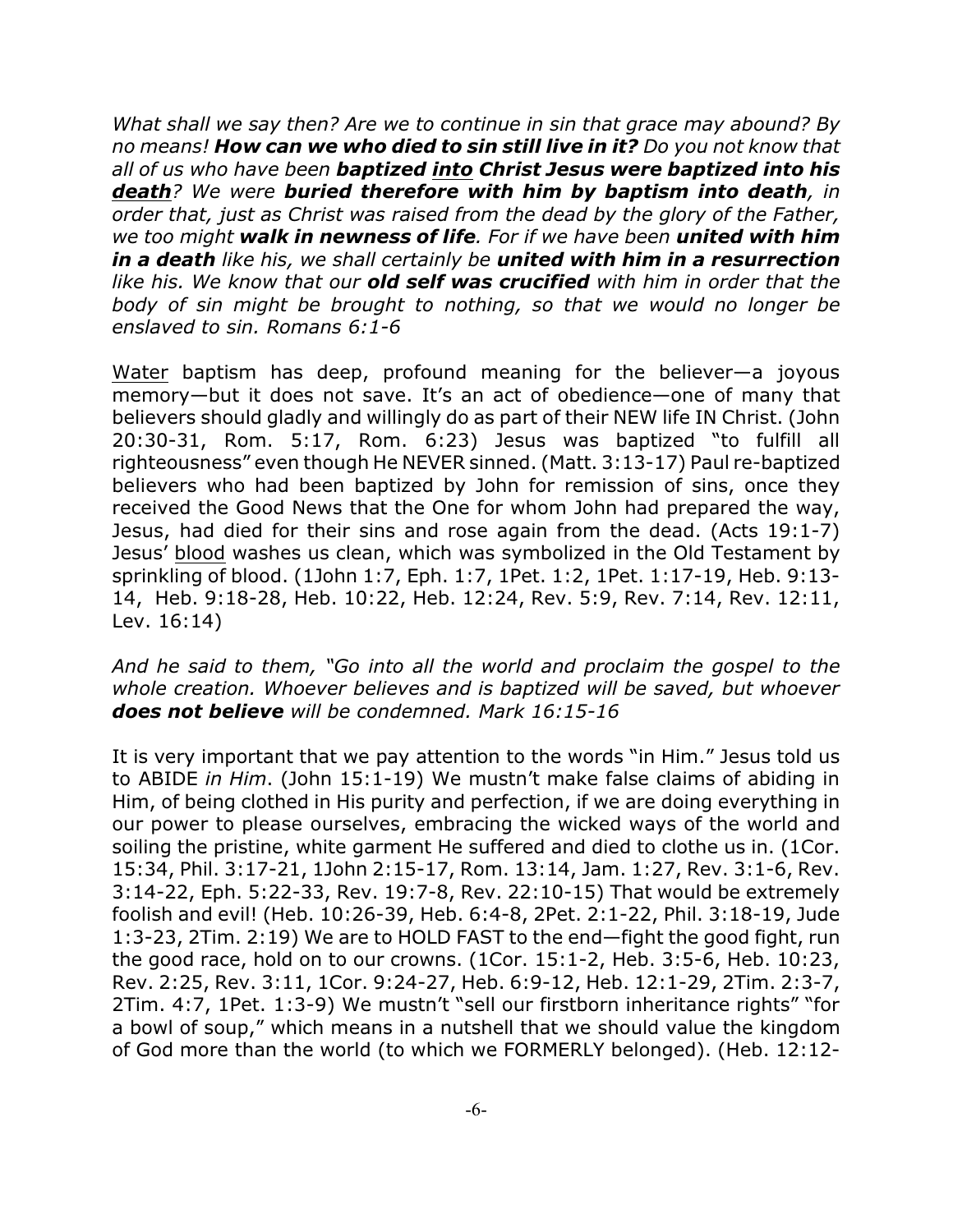17, Heb. 12:22-24, Matt. 13:18-23, Eph. 4:22, 1Pet. 1:14-19, 2Cor. 6:14-18, Jam. 4:3-10, Titus 3:3, John 15:18-21) Some people rightly point out that when a child disobeys, they still belong to their parent. That's true, but many a rebellious child has failed to receive the inheritance they hoped for and expected.

*Let not sin therefore reign in your mortal body, to make you obey its passions. Do not present your members to sin as instruments for unrighteousness, but present yourselves to God as those who have been brought from death to life, and your members to God as instruments for righteousness. For sin will have no dominion over you, since you are not under law but under grace. What then? Are we to sin because we are not under law but under grace? By no means! Do you not know that if you present yourselves to anyone as obedient slaves, you are slaves of the one whom you obey, either of sin, which leads to death, or of obedience, which leads to righteousness? But thanks be to God, that you who were once slaves of sin have become obedient from the heart to the standard of teaching to which you were committed, and, having been set free from sin, have become slaves of righteousness. Romans 6:12-18*

The reason that "the kingdom is within us" is that the Spirit of God dwells in true believers in the New Covenant. (Luke 17:20-21, John 14:15-26, John 17:22-23, John 17:26, John 3:3-8, Rom. 8:10-11, 1Cor. 3:16, 1Cor. 6:19-20, 2Tim. 1:14, Jam. 4:5) (This is not to say that there won't also be a literal kingdom, over which Jesus will rule. This is borne out in too many passages to mention, both OT and NT.)

*By this we know that we abide in him and he in us, because he has given us of his Spirit. 1 John 4:13*

*You, however, are not in the flesh but in the Spirit, if in fact the Spirit of God dwells in you. Anyone who does not have the Spirit of Christ does not belong to him. Romans 8:9*

These next three verses obviously beg the question of how someone can be saved apart from hearing and understanding the word. They simply can't, but those who are unable to understand (due to mental capacity) are under grace.

*It is the Spirit who gives life; the flesh is no help at all. The words that I have spoken to you are spirit and life. John 6:63*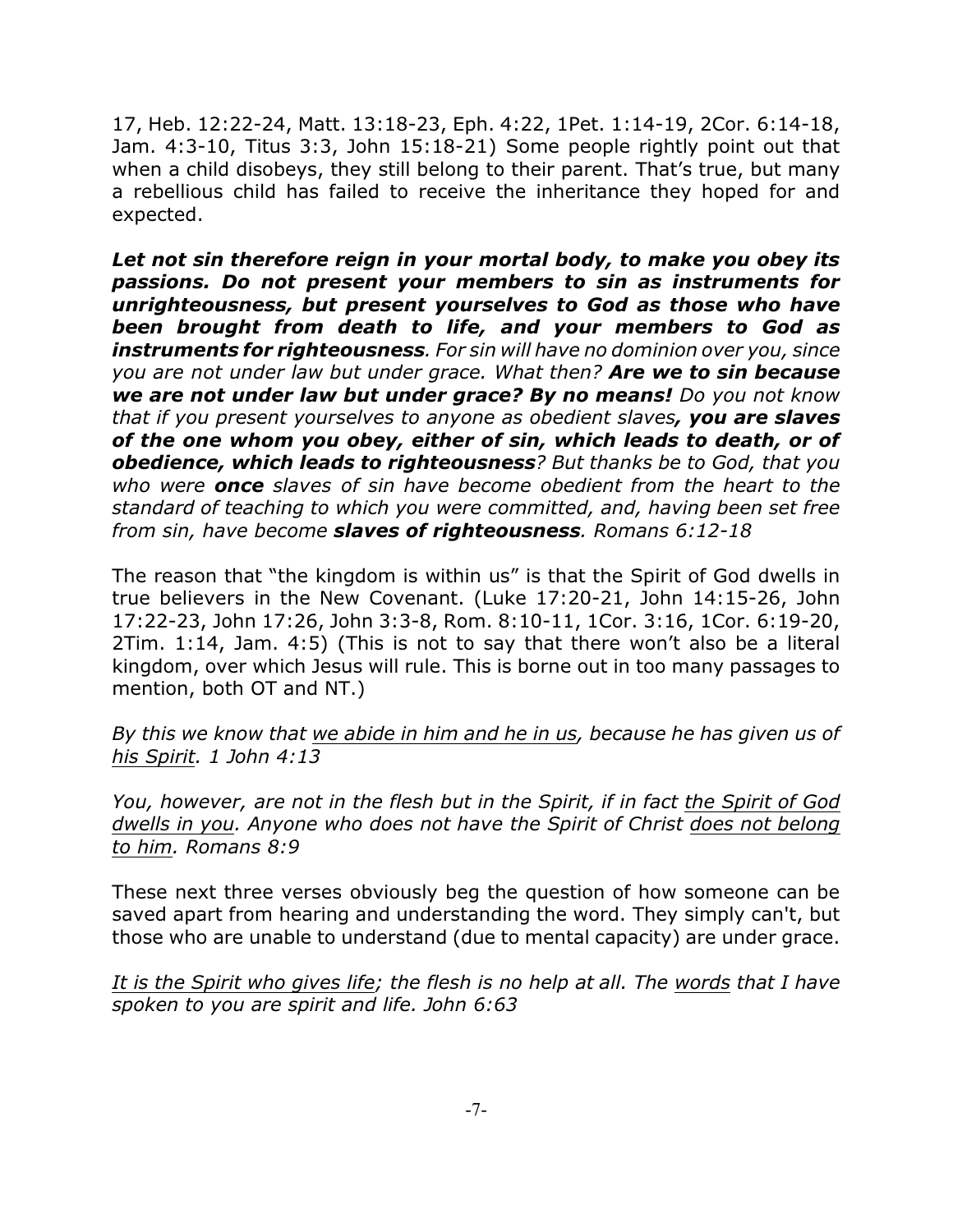*Already you are clean because of the word that I have spoken to you. John 15:3*

*So faith comes from hearing, and hearing through the word of Christ. Romans 10:17*

When Jesus abides in us and we in Him, then we "bear fruit" and "make a profit" for Him, our Lord and Master who has gone to receive a kingdom to Himself. (See: Heb. 4, John 15:1-27, Matt. 25:14-30, Luke 19:11-27, Matt. 13:18-23, Matt. 21:43, Luke 13:6-9, Matt. 7:15-20, Gal. 3:14) Apart from Him, we can do nothing that pleases God. Pleasing God BEGINS with FAITH. (Heb. 11:6, John 15:5) We don't "work" to earn or to keep our salvation, whether out of fear or for any other reason. (1John 4:17-19, Rom. 3:28, Titus 3:4-8) However, we DO obey willingly out of love, gratitude and respect for our glorious, mighty God who saves us. Jesus laid down His life willingly for us in obedience to the Father's will. He deserves ALL of our devotion in return. (John 10:17-18, John 6:38, John 8:28-29, John 15:9-14, Luke 22:41-42, 1John 2:1-5, 1John 3:16-22, John 14:15-26)

*But I say, walk by the Spirit, and you will not gratify the desires of the flesh. For the desires of the flesh are against the Spirit, and the desires of the Spirit are against the flesh, for these are opposed to each other, to keep you from doing the things you want to do. But if you are led by the Spirit, you are not under the law. Now the works of the flesh are evident: sexual immorality, impurity, sensuality, idolatry, sorcery, enmity, strife, jealousy, fits of anger, rivalries, dissensions, divisions, envy, drunkenness, orgies, and things like these. I warn you, as I warned you before, that those who do such things will not inherit the kingdom of God. But the fruit of the Spirit is love, joy, peace, patience, kindness, goodness, faithfulness, gentleness, self-control; against such things there is no law. And those who belong to Christ Jesus have crucified the flesh with its passions and desires. If we live by the Spirit, let us also keep in step with the Spirit. Galatians 5:16-25*

*Therefore, my beloved, as you have always obeyed, so now, not only as in my presence but much more in my absence, work out your own salvation with fear and trembling, for it is God who works in you, both to will and to work for his good pleasure. Do all things without grumbling or disputing, that you may be blameless and innocent, children of God without blemish in the midst of a crooked and twisted generation, among whom you shine as lights in the world, holding fast to the word of life, so that in the day of Christ I may be proud that I did not run in vain or labor in vain. Philippians 2:12-16*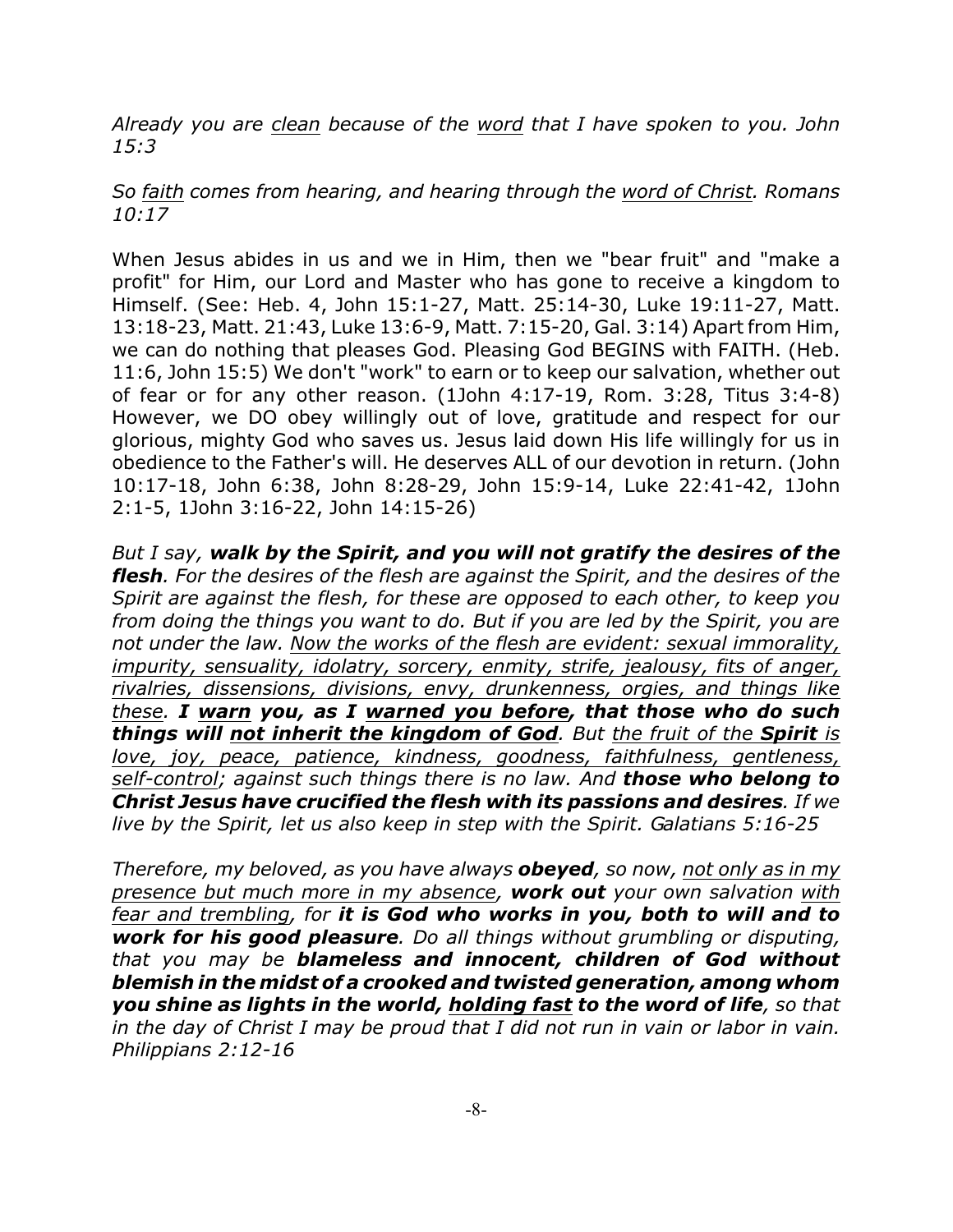*Therefore be imitators of God, as beloved children. And walk in love, as Christ loved us and gave himself up for us, a fragrant offering and sacrifice to God. But sexual immorality and all impurity or covetousness must not even be named among you, as is proper among saints. Let there be no filthiness nor foolish talk nor crude joking, which are out of place, but instead let there be thanksgiving. For you may be sure of this, that everyone who is sexually immoral or impure, or who is covetous (that is, an idolater), has no inheritance in the kingdom of Christ and God. Let no one deceive you with empty words, for because of these things the wrath of God comes upon the sons of disobedience. Therefore do not become partners with them; for at one time you were darkness, but now you are light in the Lord. Walk as children of light (for the fruit of light is found in all that is good and right and true), and try to discern what is pleasing to the Lord. Take no part in the unfruitful works of darkness, but instead expose them. For it is shameful even to speak of the things that they do in secret. But when anything is exposed by the light, it becomes visible, for anything that becomes visible is light. Therefore it says, "Awake, O sleeper, and arise from the dead, and Christ will shine on you." Look carefully then how you walk, not as unwise but as wise, making the best use of the time, because the days are evil. Therefore do not be foolish, but understand what the will of the Lord is. And do not get drunk with wine, for that is debauchery, but be filled with the Spirit, addressing one another in psalms and hymns and spiritual songs, singing and making melody to the Lord with your heart, giving thanks always and for everything to God the Father in the name of our Lord Jesus Christ, submitting to one another out of reverence for Christ. Ephesians 5:1-21*

Always remember, our part in all of it is to SURRENDER to the ONE, TRUE, LIVING God of the Bible, and let HIM do the work of transforming us spiritually into His likeness. HE produces the fruit INSIDE and it works its way out. If what's on the inside is bad, then no amount of effort to project a holy outward appearance will fix it. (Matt. 15:18-20, Mark 7:20-23, 2Tim. 3:1-9, Rev. 3:1-3, Luke 6:43-45, Matt. 7:16-27, Heb. 6:7-8) Read your OWN Bible to find out what God is like and what pleases Him. (Please stay away from paraphrase versions, but stick with a solid translation.) Don't listen to anyone telling you (whether for profit, or to seem "nice") that God is not concerned about the behavior of His children (John 1:12-13, Rom. 8:12-15, 1John 3:1-24), OR that we are still under the law.

The road is narrow and those who are on it LOVE God FIRST. Because of that love, we OBEY Jesus by loving our neighbors as ourselves, in both word and deed—not casting stumbling blocks by approving of or enticing anyone to sin, nor trying to force each believer to conform to our OWN ideals on matters of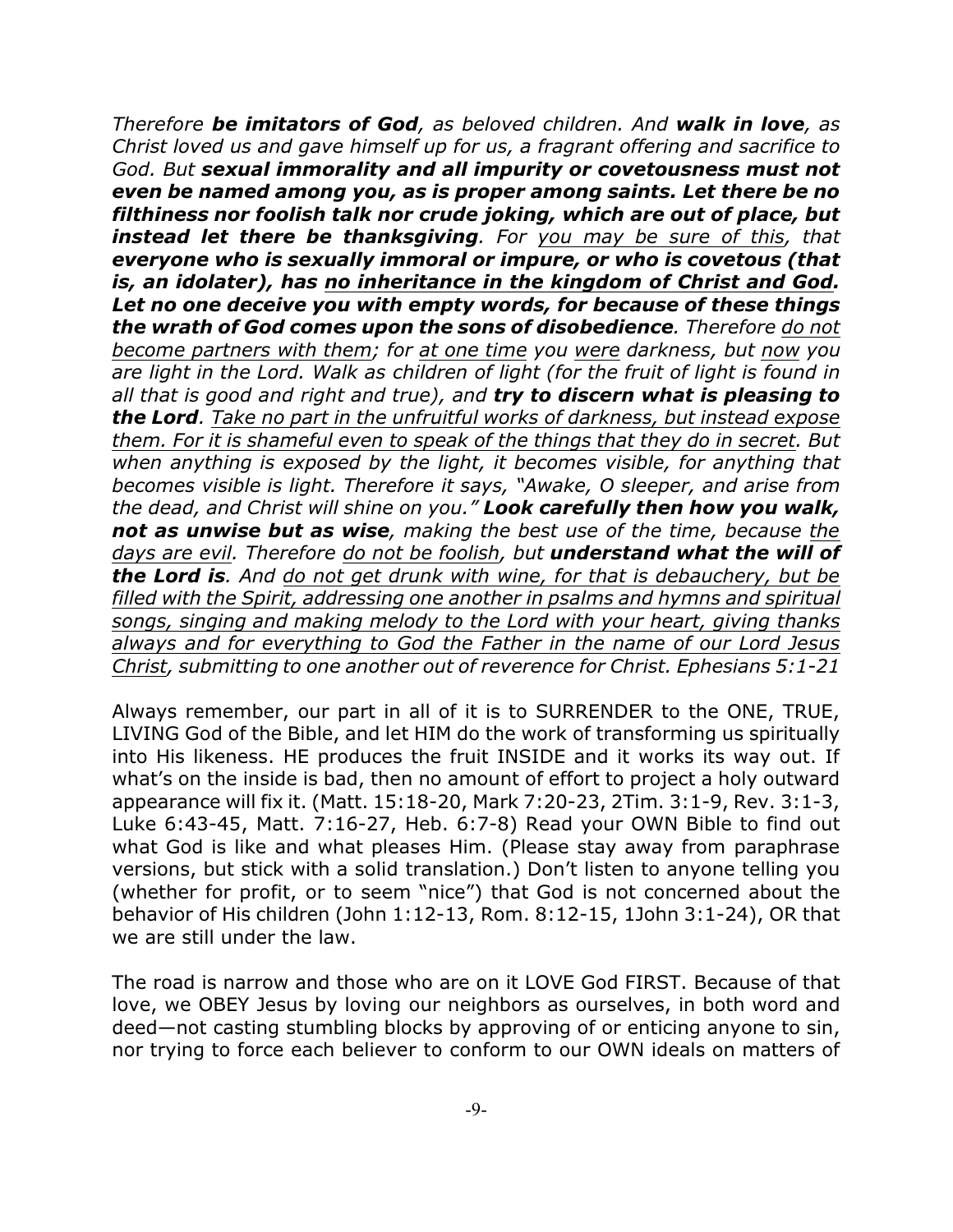personal freedom in Christ, nor judging others while ignoring the sins we do ourselves. (Luke 12:32-48, Matt. 6:19-34, 1Thess. 4:1-12, 1John 3:16-18, Rom. 2:1-11, Gal. 6:7-9) Even though the wide road leads to destruction, it's the POPULAR one (and may even be falsely advertised as being the right way). (Matt. 7:13-29, Luke 13:22-30) Don't choose it! (2Pet. 2:18-19, 2Tim. 3:12- 13, Matt. 5:10-13) Also, be sure not to wander off the narrow path (of walking in obedience by the Spirit and faith in Jesus' finished work) and into "lawkeeping." (Eph. 4:1-32, Gal. 4:4-5)

*Owe no one anything, except to love each other, for the one who loves another has fulfilled the law. For the commandments, "You shall not commit adultery, You shall not murder, You shall not steal, You shall not covet," and any other commandment, are summed up in this word: "You shall love your neighbor as yourself." Love does no wrong to a neighbor; therefore love is the fulfilling of the law. Besides this you know the time, that the hour has come for you to wake from sleep. For salvation is nearer to us now than when we first believed. The night is far gone; the day is at hand. So then let us cast off the works of darkness and put on the armor of light. Let us walk properly as in the daytime, not in orgies and drunkenness, not in sexual immorality and sensuality, not in quarreling and jealousy. But put on the Lord Jesus Christ, and make no provision for the flesh, to gratify its desires. Romans 13:8-14*

Written by Tricia Berg, (April 2018), 10 pp. (+ digital scrapbook layout) If you have been blessed by this article, you are free to share but do not claim as your own or sell, and do not make modifications and attribute them to me. You can download as many free pdf devotional articles as you wish from my blog: <http://layoutfortoday.blogspot.com/> (The most recent articles are at the bottom of the page after you click on the "free pdf downloads" tab at the top of the page.) You can also read this article there (or at my other blog: <http://clotheyourselves.com/>), where the Bible verses should pop up when you hover over the cites.